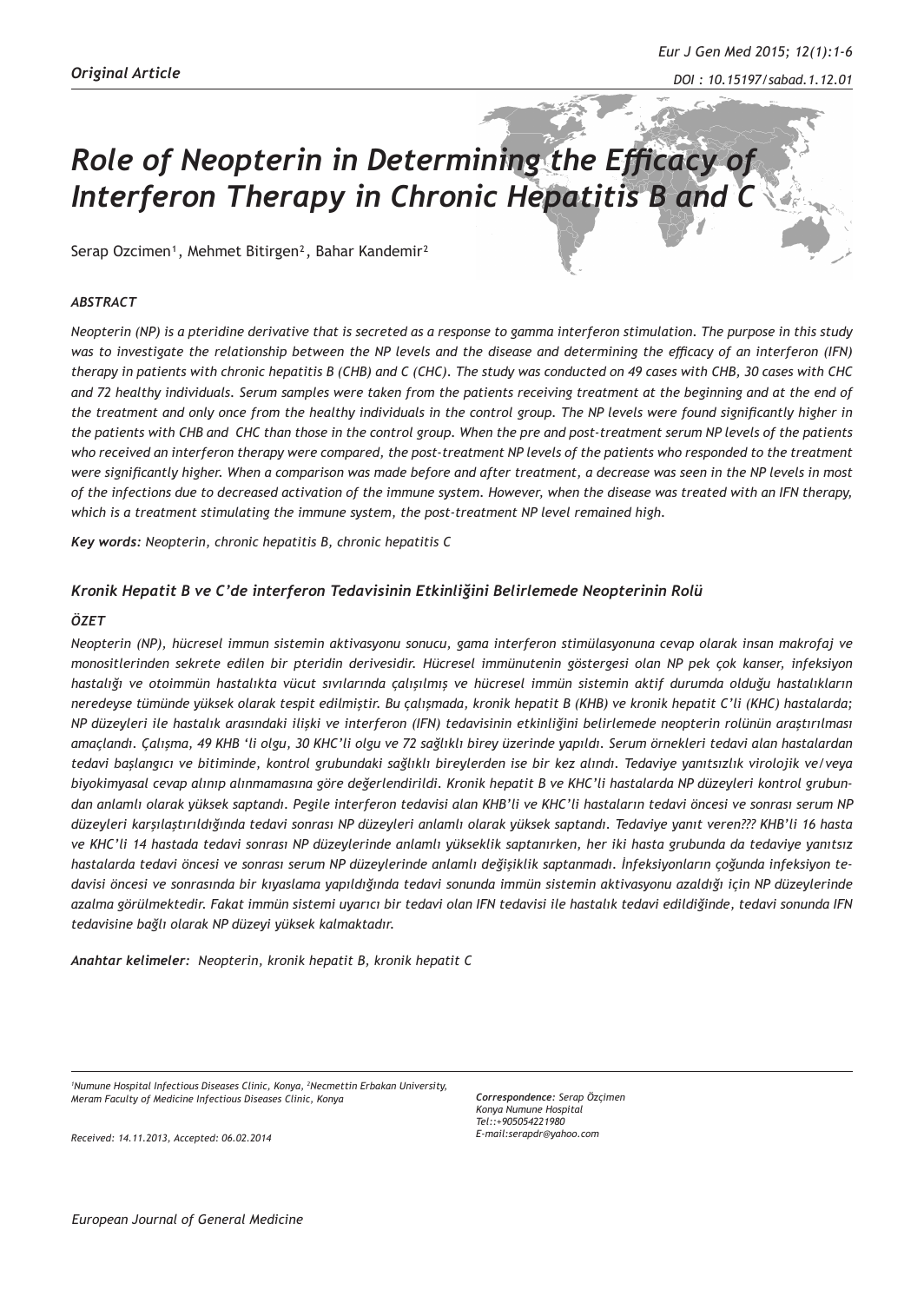# **INTRODUCTION**

Neopterin (NP) is a pteridine derivative that is secreted by macrophages and monocytes through a primary IFNgamma stimulation occurring as a result of the activation of the cellular immune system (1-4). The NP concentrations in body fluids also show interferon-γ presence. Therefore, NP is regarded as a sensitive indicator of cell-mediated immunity (1,3,5). The relationship of NP production with cellular immune activation has been evidenced in a large number of clinical and experimental studies carried out to date and a considerable increase has been found in NP levels in body fluids during bacterial and parasitic infections and particularly in viral infections, all of which trigger cellular immune response (3,6,7). A necrosis is seen in chronic hepatitis, which is composed of lymphocyte and plasma cells that are spread over parenchyma and perilobular areas. The IFN-gamma secreted from T lymphocytes activates macrophages and the NP released from these activated macrophages may be an indicator of inflammation in a chronic liver disease (8,9).

Interferons have various functions such as regulating cellular immunity and antibody synthesis, improving antigen expression and identification, and increasing NK cell activity (10,11). By increasing the Major Histocompatibility Complex (MHC) class I molecules on the surface of the hepatocyte cell, interferon enables identification of virus antigens on the surface of the infected hepatocyte by cytotoxic T cells and destruction of the infected hepatocyte (11,12). The objective in this study was to explore the relationship between the NP levels and the disease and the role of in determining the efficacy of interferon (IFN) therapy in patients with CHB and CHC.

# **MATERIALS AND METHODS**

This study was conducted between October 2008 and December 2009 on 49 cases (28 males and 21 females) who were diagnosed with CHB and 30 cases (17 females and 13 males) who were diagnosed with CHC when they consulted the Microbiology and Infectious Diseases Clinic of Meram Faculty of Medicine and 72 healthy individuals (34 males and 38 females) who had HBsAg negative and Anti-HCV negative with normal alanine aminotransferase (ALT) and aspartate aminotransferase (AST) values. Presence of physical examination and laboratory results that indicate an alcoholic liver disease, autoimmune

*2*

hepatitis, HIV-hepatitis D co-infection, hepatocellular carcinoma, malignity, immunosuppressive condition and cirrhosis was considered as an exclusion criterion.

Written consents of the patients and approval of the ethics committee were obtained for the study. Patient blood samples were taken on the day of biopsy from the patients who were included in the study, at the beginning and end of the treatment from the patients who were administered an IFN therapy and at the time of enrollment from the healthy individuals in the control group. The blood samples were centrifuged at 3000 cycles for 5 minutes to obtain their serums. The serum samples were stored at -80oC until the study process. NP level measurements from the patients' serum samples were carried out on a Biotek brand ELISA device using a Brahms brand ELISA kit at the Research Laboratory of Biochemistry Department in Meram Faculty of Medicine. The normal value interval of the kit was 5.4±2.3 nmol/L. The ALT and AST measurements from the blood samples taken from these patients were carried out at the Central Laboratory of Meram Faculty of Medicine, viral markers were studied using the macroELISA method and the HBV DNA test using a Real Time PCR Detection System device at the Microbiology Laboratory.

Statistical analyses were performed using the Statistical Package for the Social Sciences (SPSS) 13.0 software. Chisquare test was used in analyzing pair groups, T Test in independent groups and Kruskal-Wallis variance analysis in stage-based comparisons, and then a Mann-Whitney U test with Bonferroni correction was conducted. Pearson's and Spearman's correlation analyses were used to assess correlations. P<0.05 was considered statistically significant.

# **RESULTS**

A total of 151 cases, 79 being patients and 72 control group members, were assessed in this study. The demographic characteristics of the cases are presented in Table 1. The NP levels in patients with CHB and CHC

*Table 1. Demographic Characteristics of Cases*

|                    | <b>CHB</b>      | <b>CHC</b> | Control         |
|--------------------|-----------------|------------|-----------------|
| n                  | 49              | 30         | 72              |
| Gender (F/M)       | 21/28           | 17/13      | 38/34           |
| Age, $mean \pm SD$ | $36.7 \pm 13.1$ | $58.5+9.4$ | $41.1 \pm 13.6$ |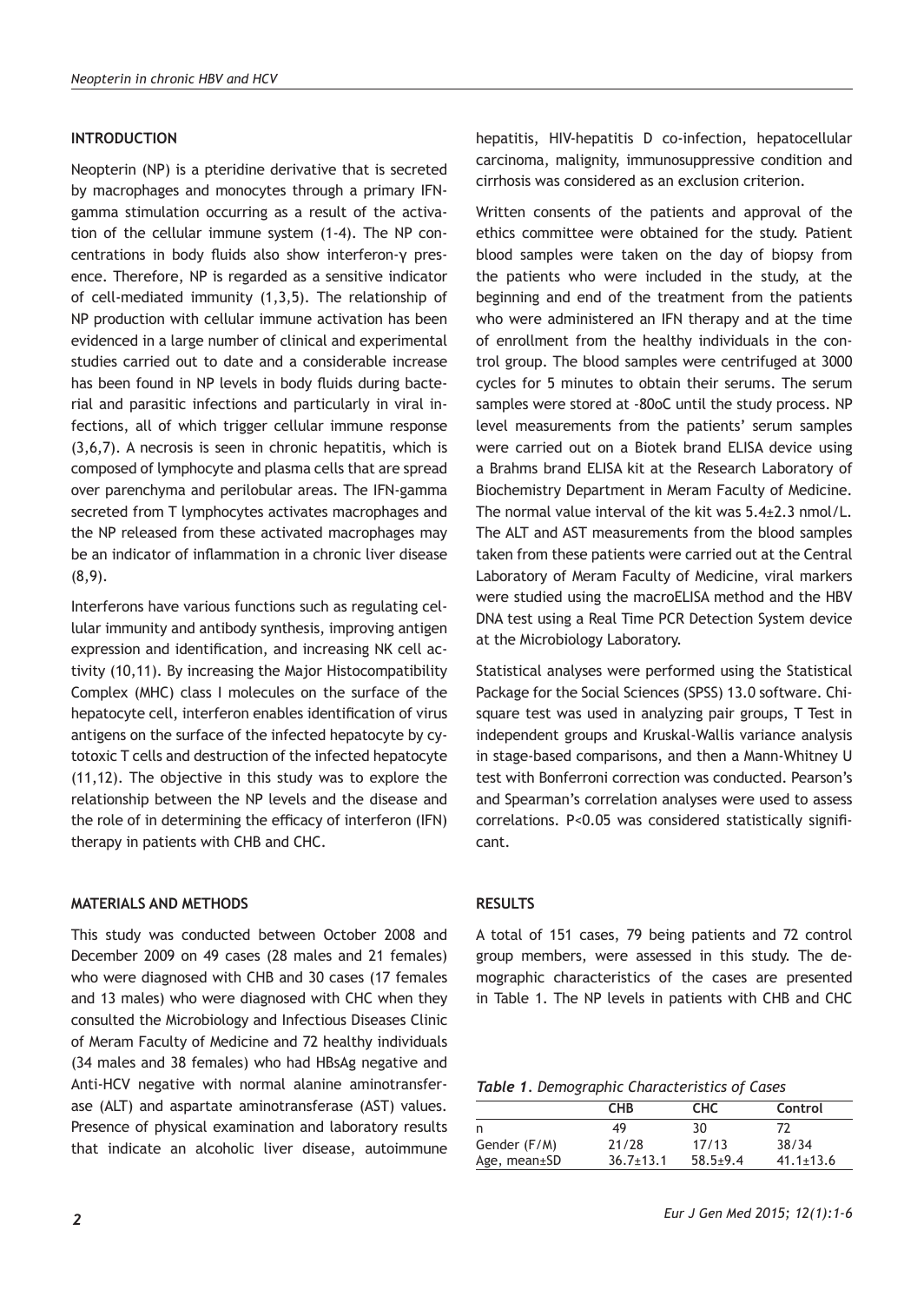| <b>Table 2.</b> A comparison of the neopterin levels of patients |
|------------------------------------------------------------------|
| with chronic hepatitis B and chronic hepatitis C versus          |
| those of the control group                                       |

|                                    | <b>CHB</b> | CHC             | Control        |
|------------------------------------|------------|-----------------|----------------|
| Neopterin (nmol/L) $10.02 \pm 3.4$ |            | $11.77 \pm 5.0$ | $8.10{\pm}2.8$ |
|                                    |            |                 |                |

were found significantly higher than those in the control group (p=0.001) (Table 2). An IFN therapy was administered to 22 patients from 49 patients with chronic hepatitis B. When the mean pretreatment and post-treatment serum NP levels of the patients who received an interferon therapy were compared, their post-treatment NP levels were found higher. This was statistically significant (p=0.001) (Table 3). The patients were divided into two groups according to their response to the treatment. Six patients who received interferon therapy were considered non-responder to the treatment due to virologic and/ or biochemical lack of response, whereas response was obtained from 16 patients after the treatment. The pretreatment and post-treatment serum NP levels of these patients were compared. The post-treatment serum NP levels were found higher than the pretreatment serum NP levels in the group from which response was obtained and this difference was statistically significant (p=0.001). No statistically significant difference was found between the pre- and post-treatment serum NP levels in the group that did not respond to the treatment (p>0.05) (Table 4). Interferon+ribavirin therapy was administered to 23 patients with chronic hepatitis C. The pretreatment and post-treatment mean serum NP levels of the patients who were administered treatment were compared. Their post-treatment NP levels were found to be higher. This difference was statistically significant (p=0.001) (Table 5). The patients were divided into two groups according to their response to the treatment. While post-treatment response was obtained in 14 patients who were administered treatment, 9 patients were assessed as nonresponders due to virologic and/or biochemical lack of response. The pre- and post-treatment serum NP levels of the patients who responded and did not respond to treatment were compared. The post-treatment serum NP levels of the patient group who responded to the treatment were found to be significantly higher than their pretreatment serum NP levels (p=0.003). No significant difference was found between the pre- and post-treatment NP levels in the patient group who did not respond to the treatment (p>0.05) (Table 6).

## **DISCUSSION**

In chronic hepatitis, the IFN-gamma secreted from T lymphocytes activates macrophages and NP is released (13, 14). In the study made by Kalkan and associates (15) on 89 patients and 40 healthy adults, the mean serum NP levels of the patients with CHB were found to be significantly higher than those of the healthy adults (p<0.001). Grüngreiff and associates (16) found in their study on 16 patients with CHC that the serum NP levels of the patients were higher than the serum NP levels of the control group. Demirturk and associates (17) divided the patients into three groups in their study on 90 patients and 30 healthy adults. They included non-replicative HBV carriers in the first group, patients with HBsAg (-), Anti-HBcIgG (+) in the second group and patients with CHB in the third group. The serum NP levels in all these three groups were found significantly higher than those in the healthy control group. In our study, the serum NP levels of the patients with CHB and CHC were also higher than the serum NP levels of the control group. This difference was statistically significant (p=0.001, p=0.001). The high NP level in patients with chronic hepatitis B and chronic hepatitis C was linked to the stimulation of cellular immune system.

The NP levels seem to increase in patients undergoing an immune-stimulator treatment. This may be caused by induction of the immune-regulatory cascade that stimulates IFN-γ secretion (3). With interferon alpha therapy, both monocyte-macrophage activation and NP levels increase. Interferon alpha is a pleiotropic cytokine. It produces a direct antiviral, immune-modulator and pro-antiinflammatory action. The increase in neopterin during an IFN-alpha based treatment is due to the pro-inflamma-

*Table 3. Comparison of pretreatment and post-treatment mean neopterin levels of the patients with CHB who received Interferon therapy*

|                                 | Treatment Given Pretreatment mean NP levels (nmol/L) | Post-treatment mean NP levels (nmol/L) | p value |
|---------------------------------|------------------------------------------------------|----------------------------------------|---------|
| Interferon (CHB) $10.47\pm3.46$ |                                                      | $15.86 + 5.83$                         | 0.001   |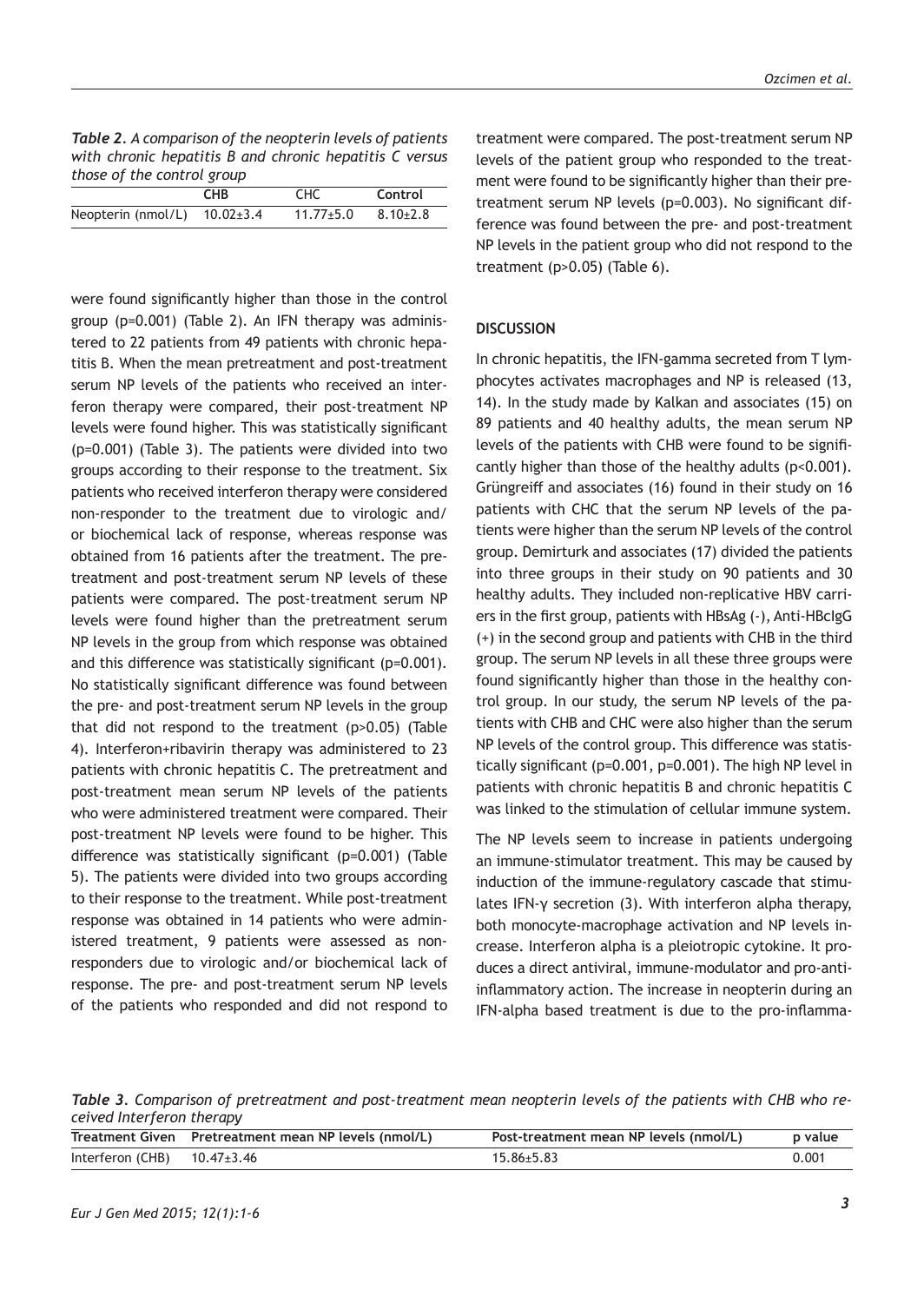| <b>Treatment Given (IFN)</b><br>$(n=22)$ | Pretreatment mean NP<br>levels (nmol/L) | Post-treatment mean NP<br>levels (nmol/L) | P value |  |
|------------------------------------------|-----------------------------------------|-------------------------------------------|---------|--|
| Responders (n=16)                        | $10.67 \pm 3.87$                        | $16.87 \pm 5.33$                          | 0.001   |  |
| Nonresponders (n=6)                      | $9.92 \pm 2.21$                         | $13.15 \pm 6.73$                          | >0.05   |  |
|                                          |                                         |                                           |         |  |

*Table 4. Comparison of pre- and post-treatment serum NP levels of the patients groups with CHB who responded and did not respond to the treatment*

tory action of IFN-alpha (18). In the study conducted by Gelderblom et al. (18) with the inclusion of 54 patients with CHC, the patients were administered placebo or telaprevir either together with peg-IFN or as a single agent. While the NP levels increased in the group who received telaprevir+IFN or IFN+placebo, the ALT levels decreased (both were statistically significant). This shows that IFN reduces hepatocyte damage, but increases monocyte/ macrophage activity. The decreased levels of NP and ALT in the group who received only telaprevir shows that telaprevir reduced both monocyte/macrophage activity and hepatocyte damage.

In the study made by Grüngreiff and associates (16) on 16 patients with CHC, the patients were administered an IFN-alpha therapy for an average of 7 months. The patients were divided into 3 groups according to their response to the treatment as responders, partial responders and non-responders. The patients' NP values were measured before, during and after the IFN alpha therapy and after a 6-month follow-up. The pretreatment NP levels of all the patient groups were found higher than those of the healthy controls. It was shown that the NP levels of the entire patient groups had increased in the course of the IFN alpha therapy and at the end of the therapy the NP levels of the partial responders were the lowest, whereas the NP levels of non-responders were the highest. In the study of Daito and associates that included 14 patients with chronic HBV infection, the patients were administered an IFN therapy. The serum NP levels of the patients were measured at the beginning, during and after completion of the treatment. A week after the onset of the treatment, the serum NP levels were found sig-

nificantly higher in both groups as compared to those at the beginning of the treatment. However, after this, the serum NP levels decreased gradually during the IFN therapy and they quickly returned to their baseline levels at the end of the treatment. In the present study, the posttreatment serum NP levels of the patients with CHB who received interferon monotherapy for one year were significantly higher than their pretreatment serum NP levels (p=0.001). The patients were divided into two groups according to their response to the treatment. The pre- and post-treatment serum NP levels of the responders and non-responders were compared. The post-treatment serum NP levels were significantly higher than the pretreatment serum NP levels in the group from whom response was obtained at the end of the treatment (p=0.003). There was no significant difference between the pre- and post-treatment NP levels in the patient group who did not respond to the treatment. In our study, the NP values at the end of this 1-year pegylated interferon alpha and/ or ribavirin therapy were found higher than the initial NP values without differentiating between the responders and non-responders (the number of responders were more). This highness was attributed to the immune-modulator effect of interferon. Our results were consistent with those of Gelderblom et al. (18), but did not comply with the results of Daito et al. (19) and Grüngreiff et al. (16). The inconsistency was thought to be due to the fewer number of cases in the latter two studies (14 cases in Daito et al. and 16 cases in Grüngreiff et al.).

In the study made by Oxenkrug et al. (20) on 260 patients with CHC who received peginterferon alpha therapy, they observed that the rate at which the patients responded

*Table 5. Comparison of pre- and post-treatment mean neopterin levels of the patients with CHC who received an interferon+ribavirin therapy*

| <b>Treatment Given</b> | Pretreatment mean NP | Post-treatment mean NP | P value |  |
|------------------------|----------------------|------------------------|---------|--|
|                        | levels (nmol/L)      | levels (nmol/L)        |         |  |
| Interferon+Ribavirin   | $12.10 \pm 5.34$     | $17.61 \pm 7.00$       | 0.001   |  |
|                        |                      |                        |         |  |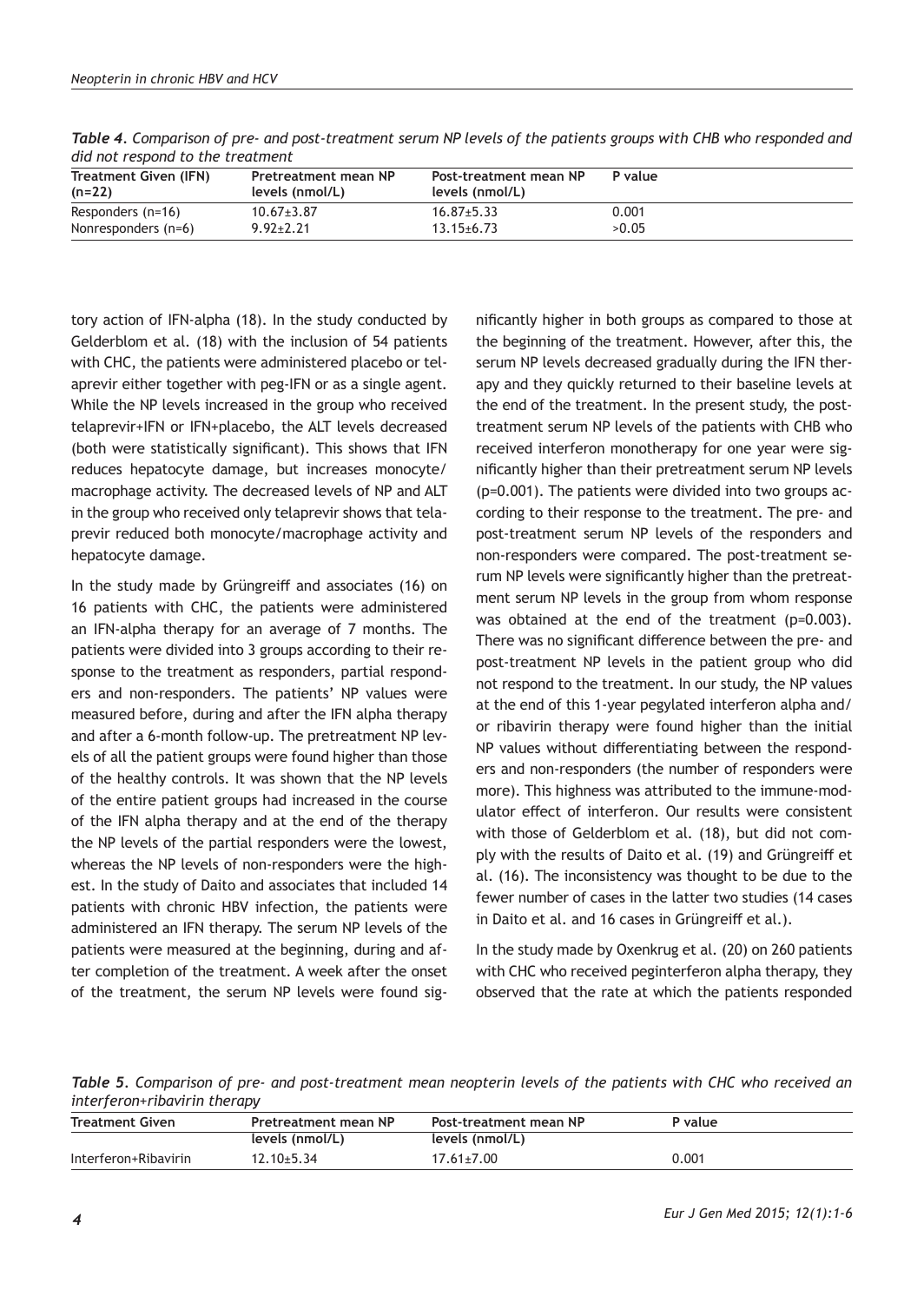| ara not respond to the treatment |                    |                     |         |  |
|----------------------------------|--------------------|---------------------|---------|--|
| <b>Treatment Given</b>           | Pretreatment mean  | Post-treatment mean | P value |  |
| (IFN+Ribavirin) (n=23)           | NP levels (nmol/L) | NP levels (nmol/L)  |         |  |
| Responders $(n=14)$              | $12.77 \pm 6.45$   | $20.25 \pm 6.91$    | 0.003   |  |
| Nonresponders (n=9)              | $8.31 + 4.62$      | $12.70 + 6.45$      | >0.05   |  |
|                                  |                    |                     |         |  |

*Table 5. Comparison of pre- and post-treatment serum NP levels of the patient groups with CHC who responded and did not respond to the treatment* 

to the treatment was correlated with neopterin concentrations. They found that before the antiviral treatment the response to treatment rates of the patients whose serum neopterin levels were ≤16 nmol/L were higher than those of the patients whose serum neopterin levels were ≥16 nmol/L. Thus, they concluded that the neopterin levels measured before an antiviral treatment could be used for response to treatment estimates. In most of infections, when a comparison is made before and after an infection treatment, a decrease is seen in NP levels because of the decline in immune system activation at the end of the treatment. However, when the disease is treated with an IFN therapy, which is a treatment that stimulates the immune system, the NP level remains high at the end of the treatment in connection with the IFN therapy. Going through the literature, there was not any study where the measurement of post-treatment neopterin levels of patients with CHB and CHC who received an antiviral treatment was assessed against the patients' response to the antiviral treatment. Our study suggests that neopterin can be used in determining the efficacy of interferon in treating chronic hepatitis. The conflicting results between the NP level and specific parameters of CHB and CHC in the literature show that there is need for further studies.

## *REFERENCES*

- *1. Berdowska A, Zwirska-Korczala K. Neopterin measurement in clinical diagnosis. J Clin Phar Ther 2001;26:319-29*
- *2. Hoffmann G, Wirleitner B, Fuchs D. Potential role of immun system activation associated production of NP derivatives in humans. Inflamm Res 2003;52:313-21*
- *3. Hamerlinck FFV. Neopterin: a review. Exp Dermatol 1999;8:167–76*
- *4. Murr C, Widner B, Wirleitner B and Fuchs D. Neopterin as a Marker for Immune System Activation Current Drug. Metabolism 2002;3:175-87*
- *5. Müller MM, Curtius HC, Herold M, Huber CH. Neopterin in Clinical Practice. Clinica Chmica Acta 1991;201:1-16*
- *6. Fuchs D, Weiss G, Wachter H. Neopterin, biochemistry*

*and clinical use as a marker for celluler immune reactions. International Archives of Allergy and Immunology 1993;101:16*

- *7. Fuchs D, Weiss G, Reibnegger G, Wachter H. The role of neopterin as a monitor of cellular immune activation in transplantation, inflammatory, infectious and malignant disease. Crit Rev Clin Lab Sci 1992;29:307-41*
- *8. Murr C, Bergant A, Widschwendter M, Heim K, Schröcksnadel H, Fuchs D. Neopterin is an independent prognostic variable in females with breast cancer. Clin Chem 1999;45:1998-2004*
- *9. Schennach H, Hessenberger G, Mayersbach P, Schonitzer D, Fuchs D. Acute cytomegalovirus infections in blood donors are indicated by increased serum neopterin concentrations. Med Microbiol Immunol (Berl) 2002;191:115-8*
- *10. Eddleston ALWF and Dixon B: Interferons in the treatment of chronic viral infection of the liver,1. Edit, UK, Pennine Press 1990*
- *11. Balik I. The course of chronic hepatitis B and interferon therapy. In Viral Hepatitis 2003. Tekeli E, Balik I edt. Viral Hepatitis Struggle Association. First edition. P:135-55*
- *12. Dianzani F, Antonelli G, Capobianchi MR. The biological basis fort he clinical use of interferon . J Hepatol 1990;(suppl 1):5-10*
- *13. Murr C, Bergant A, Widschwendter M, Heim K, Schröcksnadel H, Fuchs D. Neopterin is an independent prognostic variable in females with breast cancer. Clin Chem 1999;45:1998-2004*
- *14. Schennach H, Hessenberger G, Mayersbach P, Schonitzer D, Fuchs D. Acute cytomegalovirus infections in blood donors are indicated by increased serum neopterin concentrations. Med Microbiol Immunol (Berl) 2002;191:115-8*
- *15. Kalkan A, Ozden M, Akbulut H. Serum Neopterin Levels in Patients with Chronic Hepatitis B. Jpn J Infect Dis 2005:58;107-109*
- *16. Grungreiff K, Reinhold D, Ansorge S. Serum concentrations of sIL-2R, IL-6, TGF-beta1, neopterin, and zinc in chronic hepatitis C patients treated with interferon-alpha. Cytokine 1999;11:1076-80*
- *17. Demirtürk N, Demirdal T, Aktepe OC, Aykin N, Orhan S, Cevik F. Serum Neopterin Levels in Patients with HBV Infection at Various Stages. Hepato-Gastroenterology 2007;54:903-5*
- *18. Gelderblom HC, Zeuzem S, Weegınk CJ, et al. Inflammatory markers neopterin and alanine aminotransferase in HCV patients treated with HCV NS3+4A*